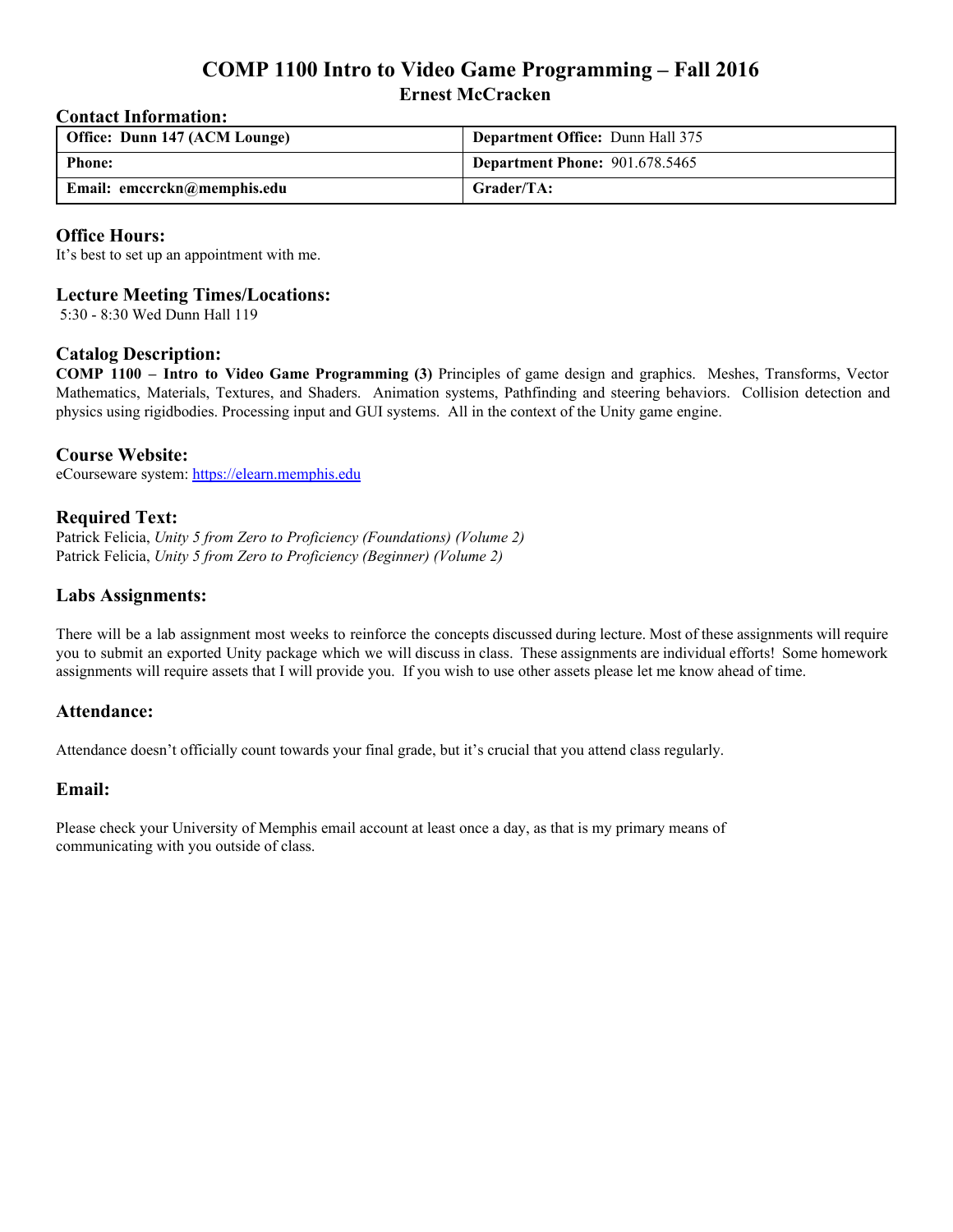# **Late/Makeup Policy:**

All lab assignments are expected to be completed and turned in on schedule. Due dates will be clearly indicated for each assignment. Late lab assignments are NOT accepted except in extreme circumstances. Likewise, makeup quizzes and exams will be given only under extreme circumstances. If you feel that your circumstances warrant a late work submission or a makeup quiz/exam, get in touch with me as soon as possible. Be prepared to show some kind of documented proof of your situation. **Computer and Dropbox issues do not count as excuses!**

# **Plagiarism/Cheating Policy:**

An essential part of learning how to program is getting plenty of practice with it yourself. As such, all assignments for this class (unless specifically indicated otherwise) are expected to be individual efforts. If I determine that you have copied something directly from a book, the Internet, or some other source, you will receive a failing grade on the assignment and (at my discretion) a failing grade in the course. If I determine that you have copied another student's assignment, this will happen to both you and the person from whom you copied. The incident may also be forwarded to the University Judicial Affairs Office for further disciplinary action. Please don't put me in this situation.

# **Getting Help:**

Although I expect your work for this class to be done individually, I encourage you to seek help if you get stuck: Come talk to me! I'm very willing to sit down and try to provide hints without giving away the solution.

The Computer Science Learning Center (Dunn Hall 208) will be open throughout the semester. Hours will be posted on the door, as well as online at http://www.cs.memphis.edu/index.php?p=cslc. The lab will be staffed by computer science graduate students whom you can ask for help.

## **Student Disabilities:**

If you have a disability that may require assistance or accommodations, or if you have any questions related to any accommodation for testing, note taking, reading, etc., please speak with me as soon as possible. You must contact the Student Disability Services Office (678-2880) to officially request such accommodations / services.

#### **Evaluation:**

| Homework                   | 240 pts. $(12 \omega)$ 20 pts. each)                                 |
|----------------------------|----------------------------------------------------------------------|
| Ouizzes                    | 140 pts. $(4 \text{ } \textcircled{a} 35 \text{ } \text{pts.}$ each) |
| Midterm Exam               | 135 pts.                                                             |
| Final Exam (Comprehensive) | 185 <sub>pts</sub>                                                   |

Final grade: add up your point total and divide by 700 (the total number of points possible). .

**Grading Scale:** Letter grades will be determined as follows:

**A**+: 96-100%; **A**: 90-95% **B**+: 87-89%; **B**: 81-86%; **B-**: 79-80% **C**+: 77-78%; **C**: 71-76%; **C**-: 69-70% **D**+:  $67-68\%$ ; **D**:  $60-66\%$ **F**: Below 60%